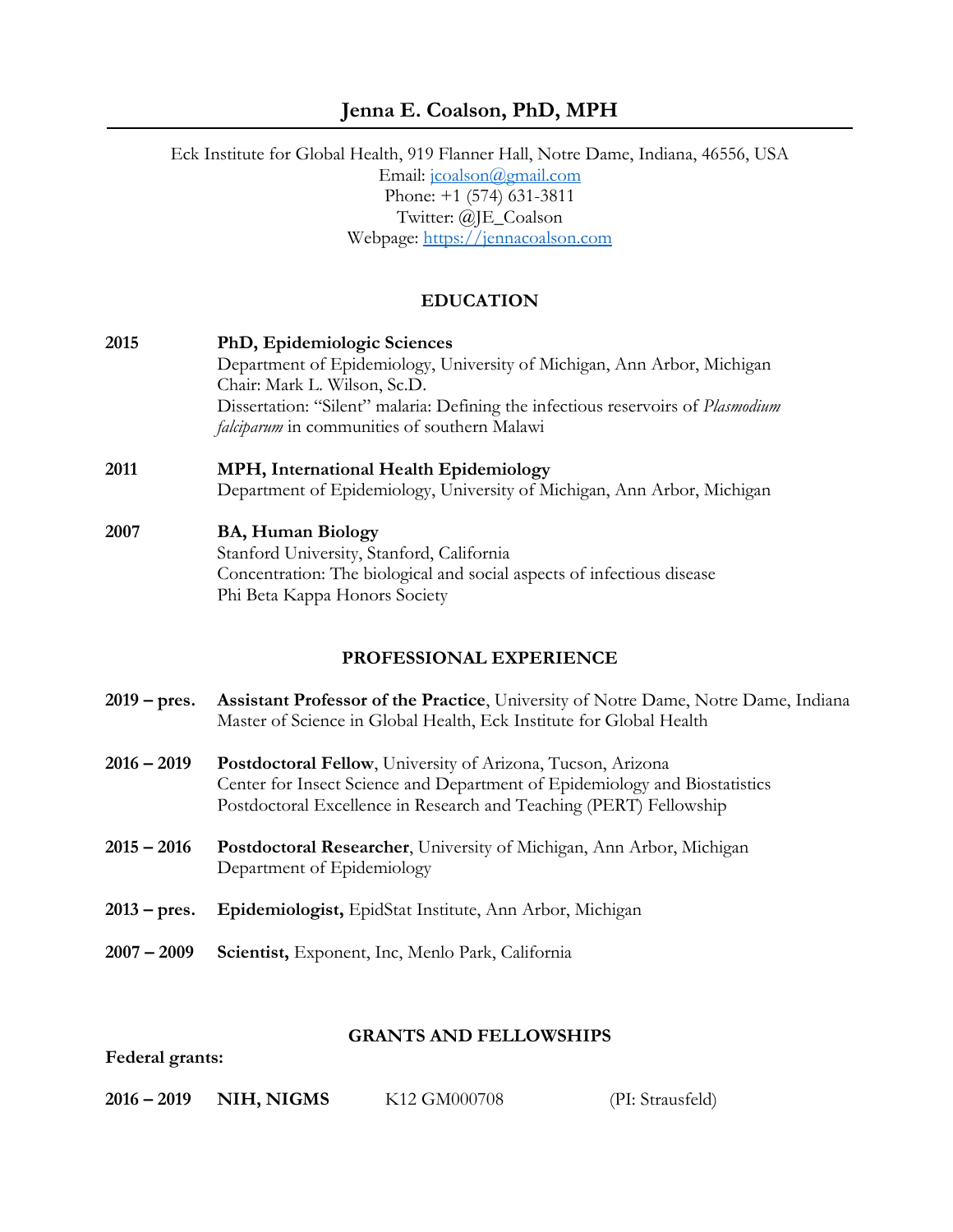Postdoctoral Excellence in Research and Teaching Role: Postdoctoral Scholar

- **2017 – 2024 NIH, NIAID** 2U19AI089683-08 (PI: Laufer) Intransigence of malaria in Malawi: Understanding hidden reservoirs, successful vectors, and prevention failures International Centers of Excellence for Malaria Research – Malawi Role:
- **2017-2020 CDC** 200-2017-93139 (PI: Walker, Ernst) Impacts of targeted larviciding and ULV adulticiding on the vectorial capacity of the Zika vector, *Aedes aegypti* Role: Research team

## **Institutional grants:**

- **2013** Rackham International Research Award (\$7000), University of Michigan, Ann Arbor, MI
- **2013** African Studies Initiative/SAIO Grant (\$3000), University of Michigan, Ann Arbor, MI
- **2012** Global Public Health Pre-Dissertation Award (\$5000), University of Michigan, Ann Arbor, MI

## **PUBLICATIONS**

## **Journal Articles:**

NCBI Bibliography: [https://www.ncbi.nlm.nih.gov/sites/myncbi/1heseriTDTg5z/bibliography/49920964/public/?sort=d](https://www.ncbi.nlm.nih.gov/sites/myncbi/1heseriTDTg5z/bibliography/49920964/public/?sort=date&direction=ascending) [ate&direction=ascending](https://www.ncbi.nlm.nih.gov/sites/myncbi/1heseriTDTg5z/bibliography/49920964/public/?sort=date&direction=ascending)

- **2020** 1. **Coalson JE,** Santos EM, Little AC, Anderson EJ, Stroupe N, Agawo M, Hayden M, Munga S, Ernst KC. Insufficient ratio of long-lasting insecticidal nets to household members limited universal usage in Western Kenya: A 2015 cross-sectional study. American Journal of Tropical Medicine and Hygiene. 2020 [*In press*]
- **2019** 2. Andronescu LR, Buchwald AG, **Coalson JE**, Cohee L, Bauleni A, Walldorf JA, Kandangwe C, Mzilahowa T, Taylor TE, Mathanga DP, Laufer MK. Net age, but not integrity, may be associated with decreased protection against *Plasmodium falciparum* infection in southern Malawi. Malaria Journal. 2019 Sep 24;18(1):329.

3. Santos EM, **Coalson JE**, Jacobs ET, Klimentidis YC, Munga S, Agawo M, Anderson E, Stroupe N, Ernst KC. Bed net care practices and associated factors in western Kenya. Malaria Journal. 2019 Aug 14;18(1):274.

4. **Coalson JE**, Cohee LM, Walldorf JA, Bauleni A, Mathanga DP, Taylor TE, Wilson ML, Laufer MK. Challenges in treatment for fever among school-age children and adults in Malawi. American Journal of Tropical Medicine and Hygiene. 2019 Feb;100(2):287-295.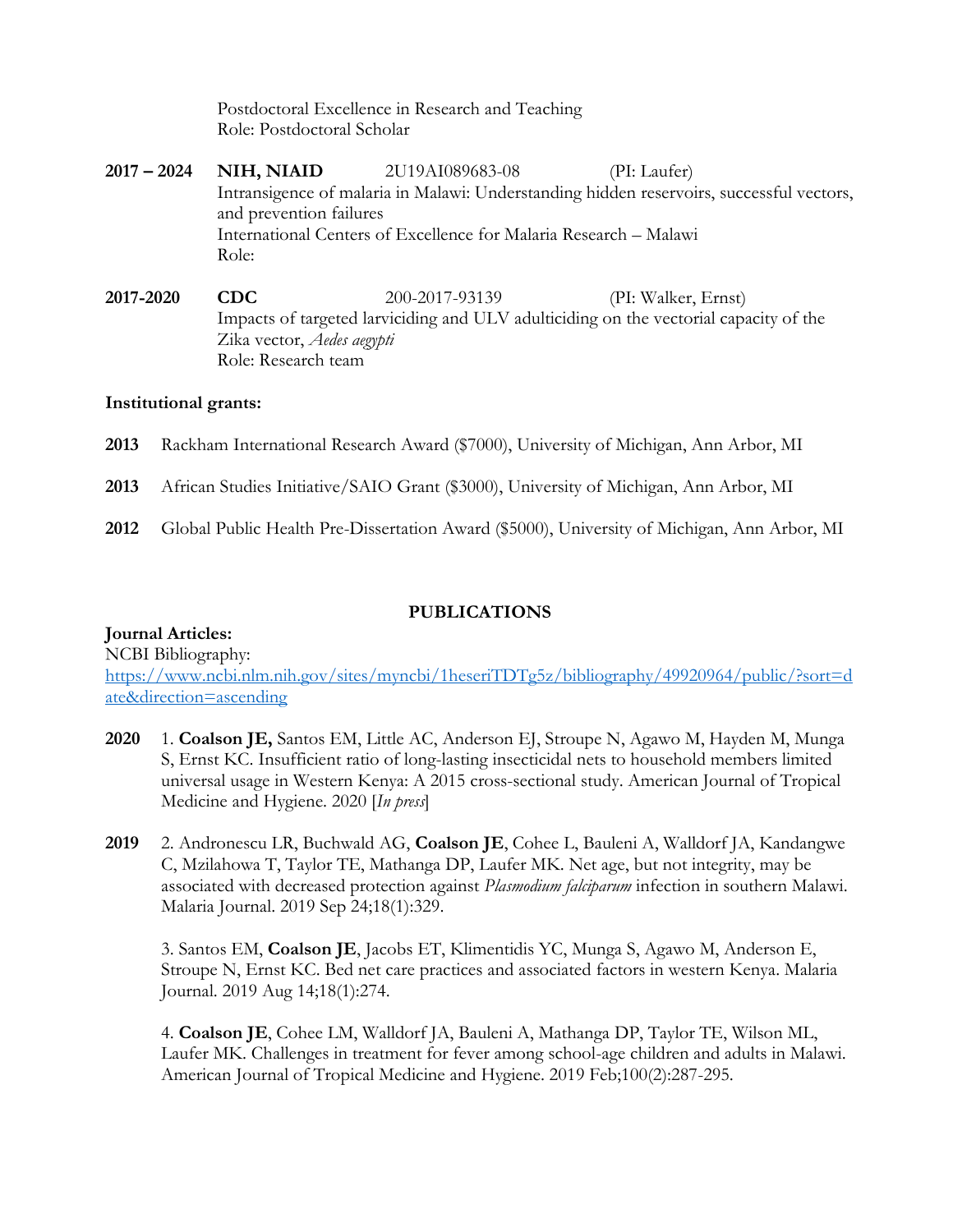- **2018** 5. **Coalson JE**, Cohee LM, Buchwald AG, Nyambalo A, Kubale J, Seydel KB, Mathanga D, Taylor TE, Laufer MK, Wilson ML. Simulation models predict that school-age children are responsible for most human-to-mosquito *Plasmodium falciparum* transmission in southern Malawi. Malaria Journal. 2018 Apr 3;17(1):147.
- **2017** 6. Buchwald AG, **Coalson JE**, Cohee LM, Walldorf JA, Chimbiya N, Bauleni A, Nkanaunena K, Ngwira A, Sorkin JD, Mathanga DP, Taylor TE, Laufer MK. Insecticide-treated net effectiveness at preventing *Plasmodium falciparum* infection varies by age and season. Malaria Journal. 2017 Jan 17;16(1):32.

7. Pastula ST, Hackett J, **Coalson J**, Jiang X, Villafana T, Ambrose C, Fryzek J. Hospitalizations for respiratory syncytial virus (RSV) among adults in the United States, 1997 – 2012. Open Forum Infectious Diseases. 2017 Jan 9;4(1):ofw270.

**2016** 8. **Coalson JE,** Walldorf JA, Cohee LM, Ismail MD, Mathanga D, Cordy RJ, Marti M, Taylor TE, Seydel KB, Laufer MK, Wilson ML. High prevalence of *Plasmodium falciparum* gametocyte infections in school-age children using sensitive molecular detection: Patterns and predictors of risk from a cross-sectional study in southern Malawi. Malaria Journal. 2016 Nov 4;15(1):527.

9. Doucette A, Jiang X, Fryzek J, **Coalson J**, McLaurin K, Ambrose CS. Trends in respiratory syncytial virus and bronchiolitis hospitalization rates in high-risk infants in a United States nationally representative database, 1997 – 2012. PLoS One. 2016 Apr 6;11(4):e0152208.

10. Buchwald AG, Walldorf JA, Cohee LM, **Coalson JE**, Chimbiya N, Bauleni A, Nkanaunena K, Ngwira A, Kapito-Tembo A, Mathanga DP, Taylor TE, Laufer MK. Bed net use among school-aged children after a universal bed net campaign in Malawi. Malaria Journal. 2016 Feb 29;15(1):127.

- **2015** 11. Walldorf JA, Cohee LM, **Coalson JE**, Bauleni A, Nkanaunena K, Kapito-Tembo A, Seydel KB, Ali D, Mathanga D, Taylor TE, Valim C, Laufer MK. School-age children are a reservoir of malaria infection in Malawi. PLoS One. 2015 Jul 24;10(7):e0134061.
- **2010** 12. Morimoto L, **Coalson J**, Mowat F, O'Malley C. Factors affecting receipt of chemotherapy in women with breast cancer. International Journal of Women's Health. 2010 Aug 9;2:107-22.

13. Yong M, Schoonen WM, Li L, Kanas G, **Coalson J**, Mowat F, Fryzek J, Kaye JA. Epidemiology of paediatric immune thrombocytopenic purpura in the General Practice Research Database. British Journal of Haematology. 2010 Jun;149(6):855-64.

14. Fordyce TA, Morimoto LM, **Coalson J**, Kelsh MA, Mezei G. Neck injuries among electric utility workers, 1995 – 2007. Journal of Occupational and Environmental Medicine. 2010 Apr;52(4):441-9.

**2009** 15. Schoonen WM, Kucera G, **Coalson J**, Li L, Rutstein M, Mowat F, Fryzek J, Kaye JA. Epidemiology of immune thrombocytopenic purpura in the General Practice Research Database. British Journal of Haematology. 2009 Apr;145(2):235-44.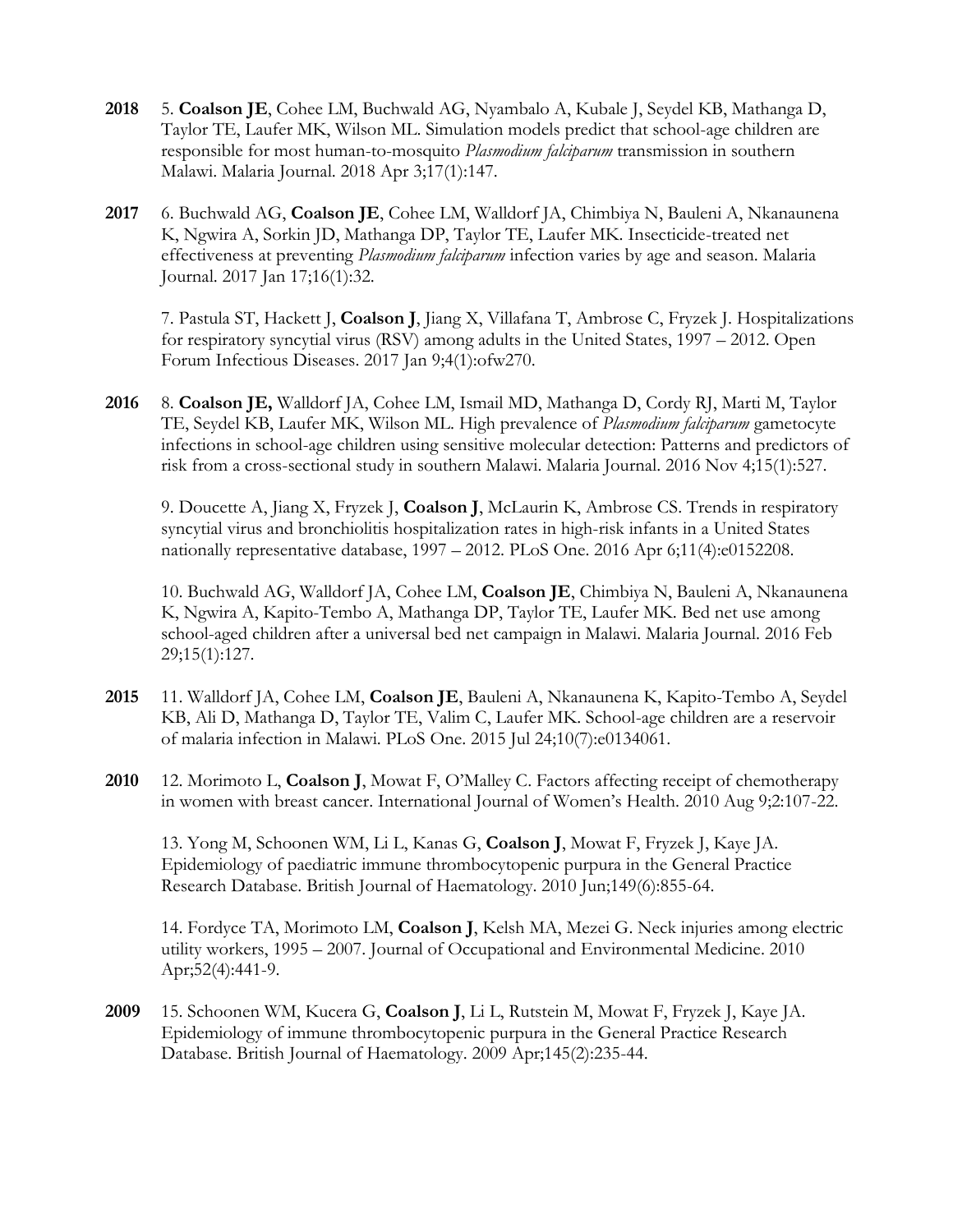## **CONFERENCE ACTIVITY**

**2019** 1. Ernst KC [**Coalson JE** - uncredited presenter]. Human influences on *Aedes aegypti* abundance in desert environments. American Society of Tropical Medicine and Hygiene 68<sup>th</sup> Annual Meeting; 2019 Nov 20-24; National Harbor, MD. Presentation.

2. **Coalson J**, Anders EJ, Garcia VM, Santos E, Richard D, Luzingu J, Romine J, Little A, Okello A, Dominguez B, Arora M, Arnbrister J, Ernst K. The impact of extreme rainfall events on the incidence of mosquito-borne diseases: A systematic literature review. American Society of Tropical Medicine and Hygiene 68<sup>th</sup> Annual Meeting; 2019 Nov 20-24; National Harbor, MD. Poster.

**2018** 3. **Coalson JE**, Richard DM, Weitemier T, Damian D, Townsend J, Smith K, Ernst KC. Landcover and census-derived demographic data predict *Aedes aegypti* abundance in Maricopa County, Arizona. American Geophysical Union Fall Meeting; 2018 Dec 10-14; Washington, D.C. Poster.

4. **Coalson JE**, Santos EM, Stroupe N, Agawo M, Munga S, Ernst KC. Progress toward universal bed net coverage in western Kenya has not ensured universal usage, particularly among school-age children. American Society of Tropical Medicine and Hygiene 67<sup>th</sup> Annual Meeting; 2018 Oct 28-Nov 1; New Orleans, LA. Poster.

5. Santos EM, **Coalson JE,** Stroupe N, Ernst KC, Agawo M, Munga S. Exploration of factors associated with bed net maintenance in Kenya using a novel bed net care adherence score. American Society of Tropical Medicine and Hygiene 67<sup>th</sup> Annual Meeting; 2018 Oct 28-Nov 1; New Orleans, LA. Poster.

6. Anderson EJ, **Coalson JE**, Agawo M, Munga S, Ernst KC. Factors related to LLIN use behavior during travel in western Kenya. American Society of Tropical Medicine and Hygiene 67th Annual Meeting; 2018 Oct 28-Nov 1; New Orleans, LA. Poster.

7. Andronescu LR, Buchwald AG, **Coalson JE**, Cohee LM, Bauleni A, Nkanaunena K, Ngwira A, Mzomera A, Mathanga DP, Laufer MK. Net integrity does not predict *Plasmodium falciparum* infection among ITN users in southern Malawi, 2012-2014. American Society of Tropical Medicine and Hygiene 67<sup>th</sup> Annual Meeting; 2018 Oct 28-Nov 1; New Orleans, LA. Poster.

8. Little AC, **Coalson JE**, Santos EM, Agawo M, Munga S, Ernst KC. Gaps in universal insecticide-treated net coverage in western Kenya. American Society of Tropical Medicine and Hygiene 67<sup>th</sup> Annual Meeting; 2018 Oct 28-Nov 1; New Orleans, LA. Poster.

9. Buchwald AG, **Coalson JE**, Cohee LM, Wilson ML, Hungerford LL, Taylor TE, Laufer MK. School-based antimalarial interventions efficiently reduce community-level *Plasmodium falciparum* prevalence in a high-transmission setting: A mathematical modeling study. American Society of Tropical Medicine and Hygiene 67<sup>th</sup> Annual Meeting; 2018 Oct 28-Nov 1; New Orleans, LA. Presentation.

10. **Coalson JE**, Richard DM, Damian D, Townsend J, Smith K, Ernst KC. Human-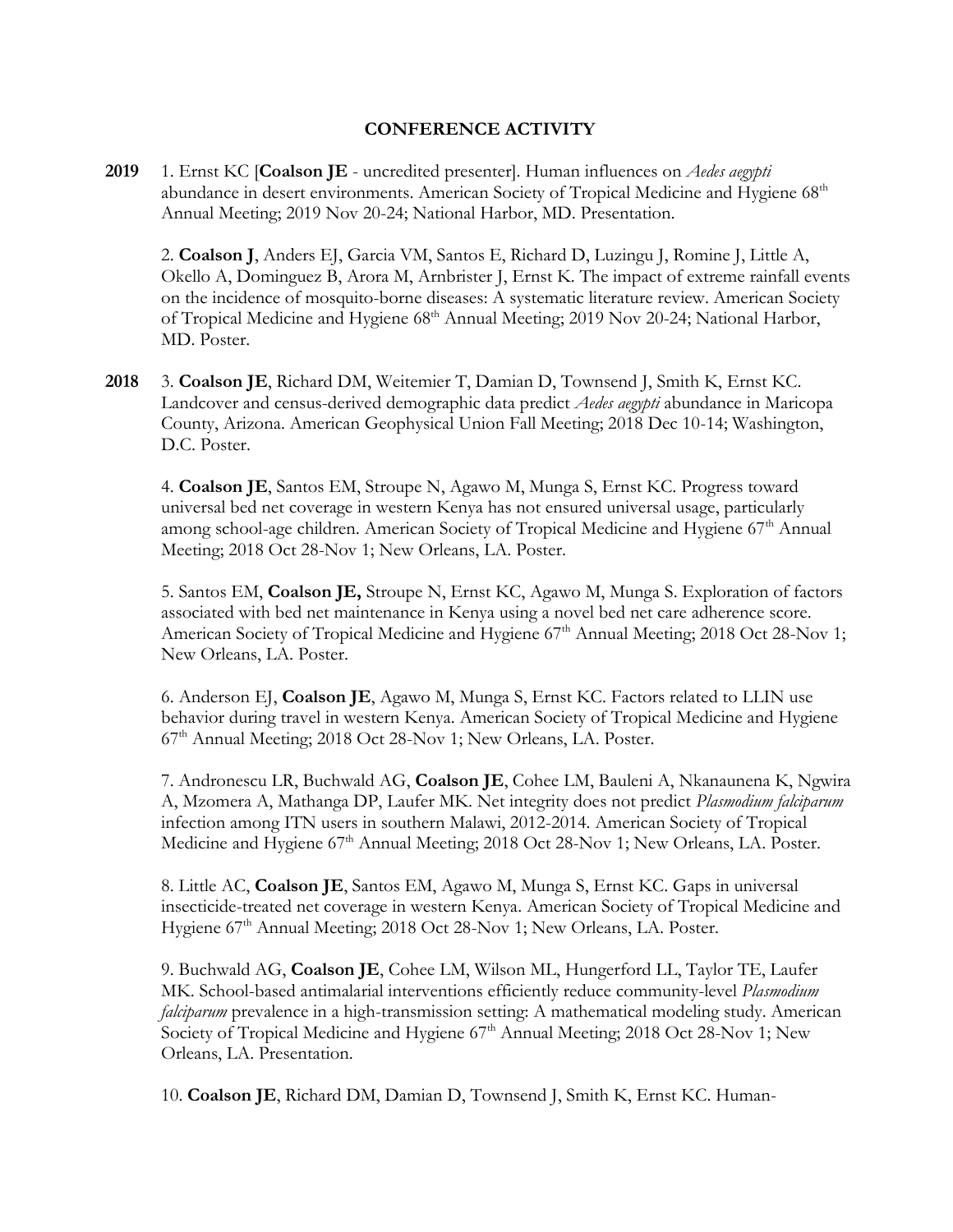environment interactions impact *Aedes aegypti* abundance in an urban desert setting. 18<sup>th</sup> International Congress on Infectious Diseases; 2018 Mar 1-4; Buenos Aires, Argentina. Presentation.

**2017** 11. **Coalson JE**, Frechtling D, Cohee LM, Kadangwe C, Seydel K, Nyambalo A, Valim C, Taylor TE, Mathanga DP, Bauleni A, Pike A, Walker E, Mzilahowa T, Laufer MK, Wilson ML. Human, parasite and environmental factors associated with *Anopheles* mosquito heterogeneity among households of southern Malawi. American Society of Tropical Medicine and Hygiene 66th Annual Meeting; 2017 Nov 5-9; Baltimore, MD. Poster.

12. Richard D, **Coalson JE,** Ernst K, Damian D, Townsend J, Smith K. Distribution of the Zika virus vector *Aedes aegypti* in an urban desert environment. American Society of Tropical Medicine and Hygiene 66<sup>th</sup> Annual Meeting; 2017 Nov 5-9; Baltimore, MD. Poster.

13. Opuku-Agyeman A, Mbambo G, Joshi S, Adams M, **Coalson JE**, Wilson ML, Taylor TE, Mathanga DP, Laufer MK, Cohee LM. Prevalence and outcomes of *P. falciparum* infections detected only by ultra-sensitive PCR in school children in southern Malawi. American Society of Tropical Medicine and Hygiene 66<sup>th</sup> Annual Meeting; 2017 Nov 5-9; Baltimore, MD. Presentation

14. Pike A, Kadangwe C, **Coalson JE**, Cohee LM, Bauleni A, Valim C, Taylor TE, Mathanga DP, Kapito-Tembo A, Wilson ML, Walker E, Laufer MK, Mzilahowa T. Distribution, infection status and blood-feeding behavior of *Anopheles* spp. mosquitoes in southern Malawi. American Society of Tropical Medicine and Hygiene 66<sup>th</sup> Annual Meeting; 2017 Nov 5-9; Baltimore, MD. Poster.

**2016** 15. **Coalson JE**, Cohee LM, Buchwald AG, Seydel K, Taylor TE, Laufer MK, Wilson ML. School-age children are disproportionately important *Plasmodium falciparum* transmission reservoirs in southern Malawi. American Society of Tropical Medicine and Hygiene 65<sup>th</sup> Annual Meeting; 2016 Nov 13-17; Atlanta, GA. Poster.

16. Cohee LM, Valim C, **Coalson JE**, DeRoo SS, Chilombe M, Seydel K, Mathanga D, Taylor TE, Wilson ML, Laufer MK. Evidence to optimize the design of school-based interventions against malaria. American Society of Tropical Medicine and Hygiene 65<sup>th</sup> Annual Meeting; 2016 Nov 13-17; Atlanta, GA. Presentation.

17. Buchwald AG, **Coalson JE**, Cohee LM, Walldorf JA, Chimbiya N, Bauleni A, Nkanaunena K, Ngwira A, Kapito-Temo A, Sorkin JD, Mathanga D, Taylor TE, Laufer MK. Challenges of measuring ITN efficacy in high transmission settings: Age, season and detection methods. American Society of Tropical Medicine and Hygiene 65<sup>th</sup> Annual Meeting; 2016 Nov 13-17; Atlanta, GA. Poster.

18. Yimgang DP, Buchwald AG, **Coalson JE**, Cohee LM, Walldorf JA, Chimbiya N, Bauleni A, Nkanaunena K, Ngwira A, Kapito-Tembo A, Mathanga D, Taylor TE, Laufer MK. The relationship between anemia and malaria infection among children under five years in Malawi. American Society of Tropical Medicine and Hygiene 65<sup>th</sup> Annual Meeting; 2016 Nov 13-17; Atlanta, GA. Poster.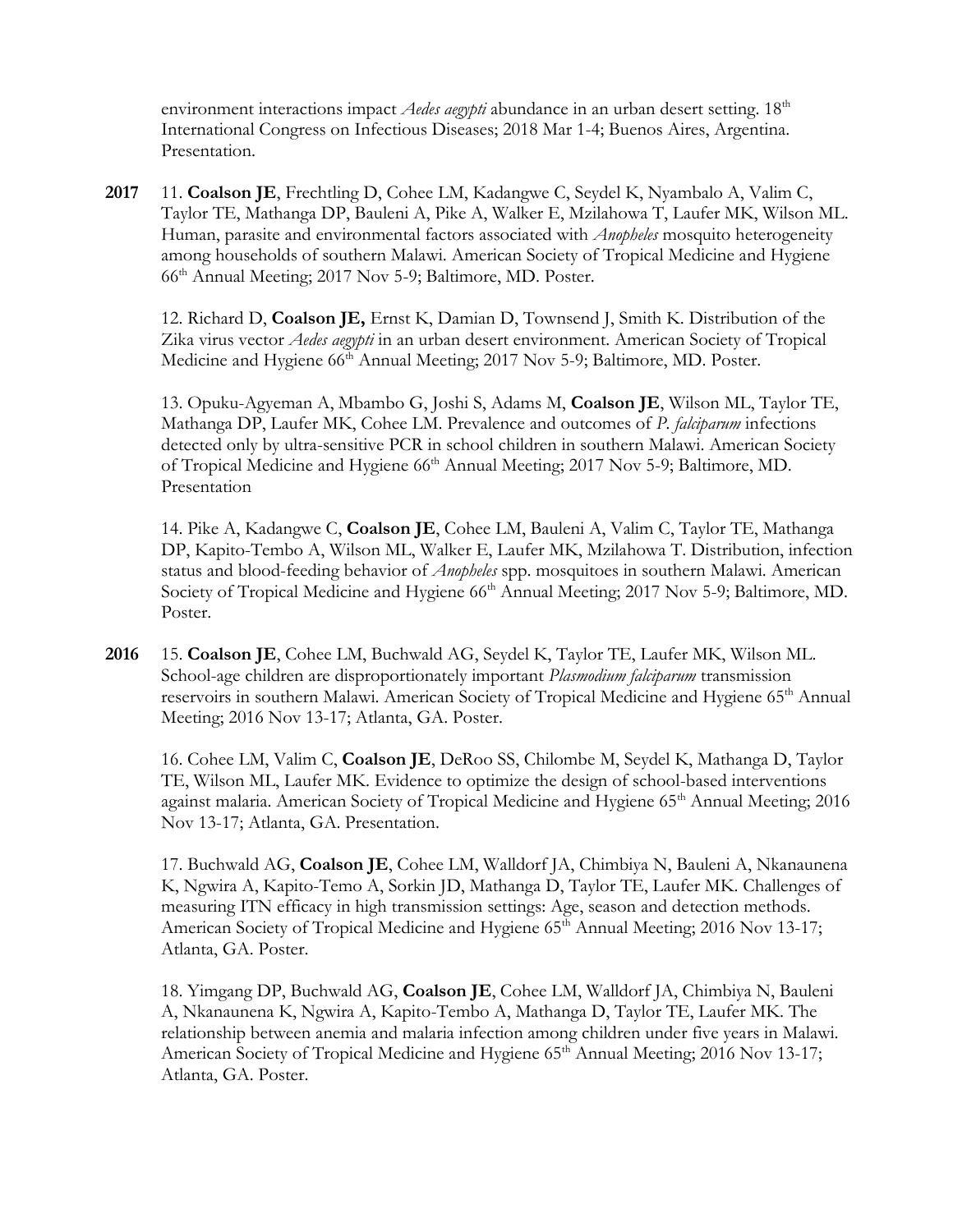19. Pastula S, Hackett J, **Coalson JE,** Jiang X, Villafana T, Fryzek JP, Ambrose CS. Burden of respiratory syncytial virus disease among adults in the United States from 1997 to 2012. IDWeek 2016; 2016 Oct 26-30; New Orleans, LA. Poster.

- **2015** 20. **Coalson JE**, Cohee LM, Walldorf JA, Nkanaunena K, Dear NF, Kapito-Tembo A, Seydel K, Mathanga DP, Taylor TE, Laufer MK, Wilson ML. Antimalarial treatment-seeking and use in southern Malawi: Challenges to interruption of *Plasmodium* transmission. American Society of Tropical Medicine and Hygiene 64<sup>th</sup> Annual Meeting; 2015 Oct 25-29; Philadelphia, PA. Presentation.
- **2014** 21. **Coalson JE,** Walldorf JA, Cohee LM, Marti M, Joice R, Chimbiya N, Seydel K, Ismail MD, Mathanga D, Kapito-Tembo A, Taylor TE, Laufer MK, Wilson ML. Submicroscopic gametocyte carriage: Prevalence and predictors across two seasons and three districts in southern Malawi. American Society of Tropical Medicine and Hygiene 63rd Annual Meeting; 2014 Nov 2-6; New Orleans, LA. Presentation.

22. McNitt SA, Vareta J, **Coalson J**, Cohee L, Walldorf J, Laufer M, Taylor T, Nkhoma S, Seydel K. Effect of infection multiplicity on gametocytemia in southern Malawi. American Society of Tropical Medicine and Hygiene 63<sup>rd</sup> Annual Meeting; 2014 Nov 2-6; New Orleans, LA. Poster.

23. Walldorf JA, **Coalson JE**, Bauleni A, Nkanaunena K, Cohee LM, Valim C, Chimbiya N, Fiore J, Kapito-Tembo A, Seydel K, Mathanga D, Taylor TE, Laufer MK. Utility of PCR-based surveillance methods relative to age in rainy and dry seasons in southern Malawi. American Society of Tropical Medicine and Hygiene  $63<sup>rd</sup>$  Annual Meeting; 2014 Nov 2-6; New Orleans, LA. Presentation.

24. Cohee LM, Walldorf JA, **Coalson JE**, Chimbiya N, Nkanaunena K, Bauleni A, Fiore J, Kapito-Tembo A, Mathanga D, Taylor T, Laufer MK. Access to malaria control interventions among school-age children in Malawi. American Society of Tropical Medicine and Hygiene 63rd Annual Meeting; 2014 Nov 2-6; New Orleans, LA. Poster.

25. **Coalson JE**, Walldorf JA, Marti MJ, Joice R, Seydel KB, Ismail MD, Mathanga DA, Kapito-Tembo AP, Taylor TE, Laufer MK, Wilson ML. Submicroscopic gametocytemia and malaria in Malawi: Molecular identification and implications for transmission. 16<sup>th</sup> International Congress on Infectious Diseases; 2014 Apr 2-5; Cape Town, South Africa. Poster.

26. **Coalson JE**, Walldorf JA, Marti MJ, Joice R, Seydel KB, Ismail MD, Mathanga DP, Kapito-Tembo AP, Taylor TE, Laufer MK, Wilson ML. Submicroscopic gametocytemia and malaria in Malawi: Molecular identification and implications for transmission. American Society of Tropical Medicine and Hygiene 62nd Annual Meeting; 2013 Nov 13-17; Washington, DC. Poster.

**2013** 27. Walldorf JA, Cohee LM, Fiore J, Bauleni A, **Coalson JE**, Phiri T, Mathanga D, Valim C, Kapito-Tembo AP, Taylor TE, Laufer MK. Reservoirs of asymptomatic malaria in Malawi: Results of two cross-sectional studies. American Society of Tropical Medicine and Hygiene 62nd Annual Meeting; 2013 Nov 13-17; Washington, DC. Poster.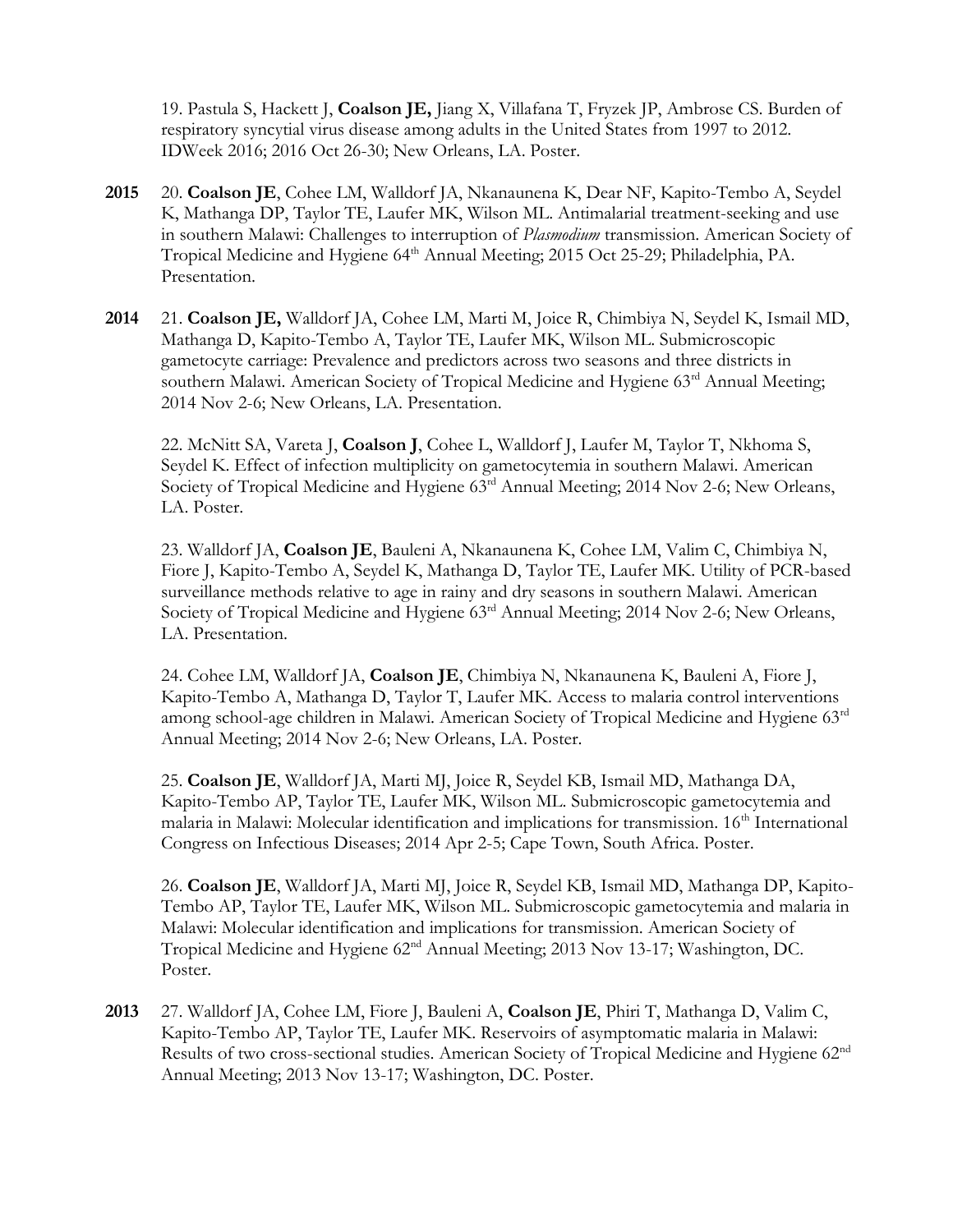- **2012** 28. Smith, MA, Yadav P, **Coalson J**, Wilson ML. Allocative efficiency modeling of malaria treatment and prevention: Analysis of interactions to improve interventions. American Society of Tropical Medicine and Hygiene 61st Annual Meeting; 2012 Nov 11-15; Atlanta, GA. Presentation.
- **2011** 29. **Coalson J**, Asante KP, Boamah EA, Manu G, Owusu-Agyei S. Knowledge and perceptions of malaria prevention methods among pregnant women in central Ghana. Michigan Public Health Assembly, Epidemiology Section. Michigan Epidemiology Conference; 2011 Apr 1; Ann Arbor, MI. Poster.

## **CAMPUS/DEPARTMENTAL TALKS**

**2016** "Silent" malaria: Defining the infectious reservoirs of *Plasmodium falciparum* in communities of southern Malawi. Epidemiology and Biostatistics Department Seminar, 2016 Nov, University of Arizona, Tucson, AZ.

## **TEACHING EXPERIENCE**

#### **Instructor of record:**

- *University of Notre Dame, Eck Institute for Global Health*
- **2020** Capstone Research Seminar. Master of Science in Global Health (MSGH) students.
- **2019** Fundamentals of Epidemiology. MSGH students. Global Health Journal Club. MSGH students.

*Pima Community College, Biology Department*

2018 Genetics, Biotechnology and Human Society. Undergraduate/ Associate's degree students.

*University of Michigan School of Public Health, Department of Epidemiology*

**2016** Field Methods in Developing Countries. Master of Public Health (MPH) students.

#### **Short course instructor:**

*University of the West Indies*

**2018** Infectious Disease Epidemiology. 2018 Mar 12-16. MPH students.

#### **Teaching assistant:**

|               | University of Michigan School of Public Health, Department of Epidemiology |
|---------------|----------------------------------------------------------------------------|
| 2014          | Introduction to Epidemiology. MPH students.                                |
| $2011 - 2012$ | Principles and Methods of Epidemiology. MPH students.                      |
| $2011 - 2012$ | Fundamental of Epidemiology. Summer session.                               |

## **Tutor:**

| University of Michigan School of Public Health, Department of Epidemiology |
|----------------------------------------------------------------------------|
| 2011 – 2012 Department biostatistics tutor. MPH students.                  |

# **SERVICE TO PROFESSION**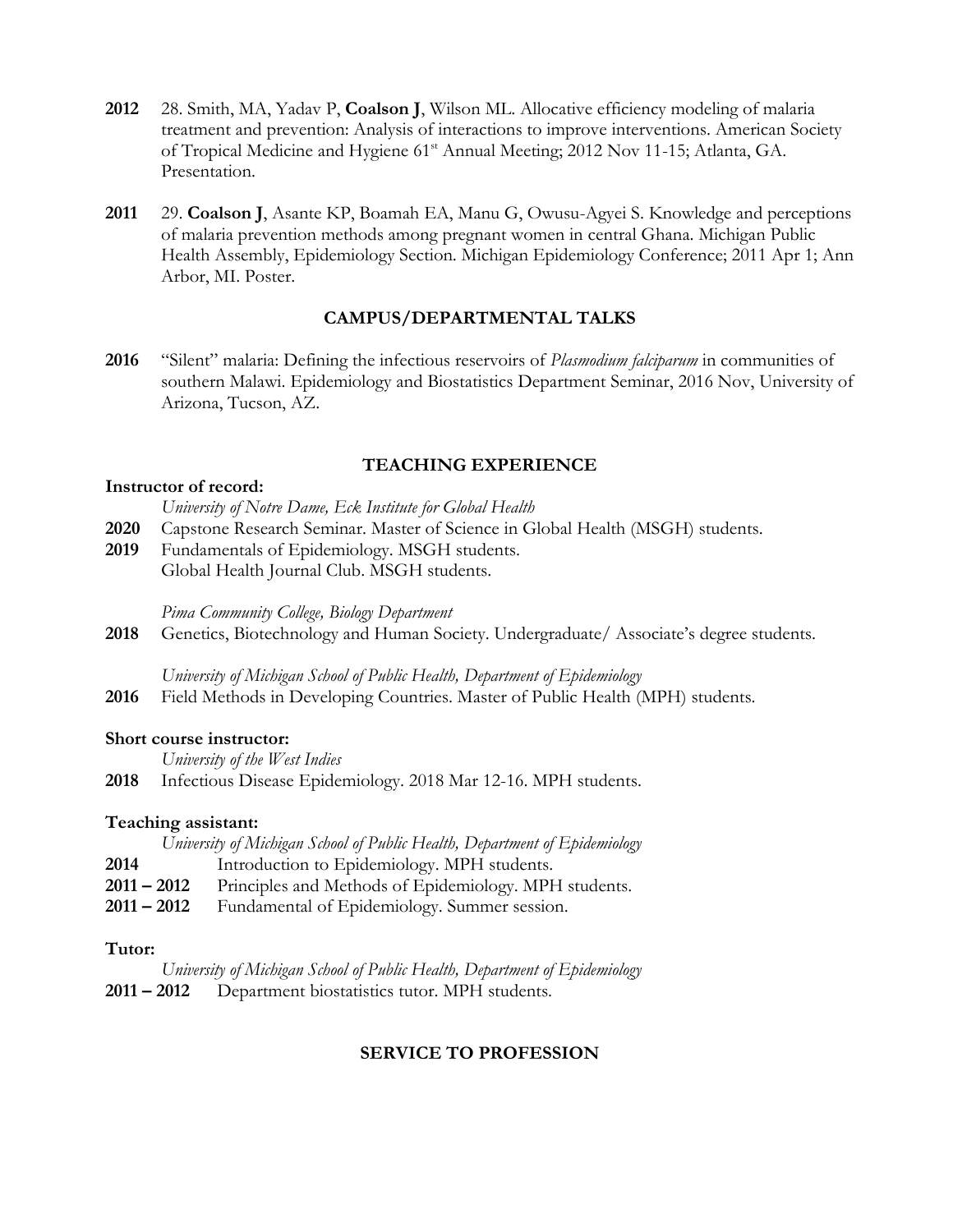Manuscript reviewer (*ad hoc*): BMC Public Health, PLoS One, PLoS Neglected Tropical Diseases, American Journal of Medicine and Public Health, Health Education and Behavior

## **DEPARTMENTAL/UNIVERSITY SERVICE**

| 2020          | Team advisor, Global Health Case Competition.                                                        |
|---------------|------------------------------------------------------------------------------------------------------|
| $2016 - 2019$ | Executive Board Member, University of Arizona Postdoctoral Association.                              |
| 2017          | Travel grant judge. Graduate and Professional Student Council, University of Arizona.                |
| 2017          | Panelist. "How to find and apply for postdoc fellowships. Graduate Center,<br>University of Arizona. |
| $2013 - 2014$ | Student Representative. Epidemiology Doctoral Committee, University of Michigan.                     |
| 2012          | Co-Chair. Epidemiology Doctoral Student Organization, University of Michigan.                        |
| $2010 - 2011$ | Academic Chair. Epidemiology Student Organization, University of Michigan.                           |
|               |                                                                                                      |

## **COMMUNITY OUTREACH**

- **2014 – pres.** Epidemiology/malaria answer contributor. www.Quora.com
- **2017** Panelist. "Meet a Scientist." St. Michael's Primary School, Tucson, AZ.

## **STUDENT MENTORING**

*University of Notre Dame*

**2019 – 2020** Alyssa Fowlds, Joseph Miller. MSGH capstone supervisor. Reemergence of *Schistosoma japonicum* in Sichuan, China.

*Pima Community College*

- **2018** Thomas DeStefano. Undergraduate Research. Systematic literature review: Effects of flooding on mosquito-borne disease transmission.
- **2018** Marc Bulau. Undergraduate Research. Systematic literature review: Factors affecting human-to-mosquito *Plasmodium* infectivity in blood-feeding experiments.

*University of Arizona*

- **2017 – 2019** Ashley Little. Undergraduate Research. "Malaria prevention strategies in western Kenya."
- **2017 – 2018** Danielle Richard. Undergraduate Honors Thesis. "Distribution of the Zika virus vector *Aedes aegypti* in an urban desert environment." One conference poster (ASTMH 2017).